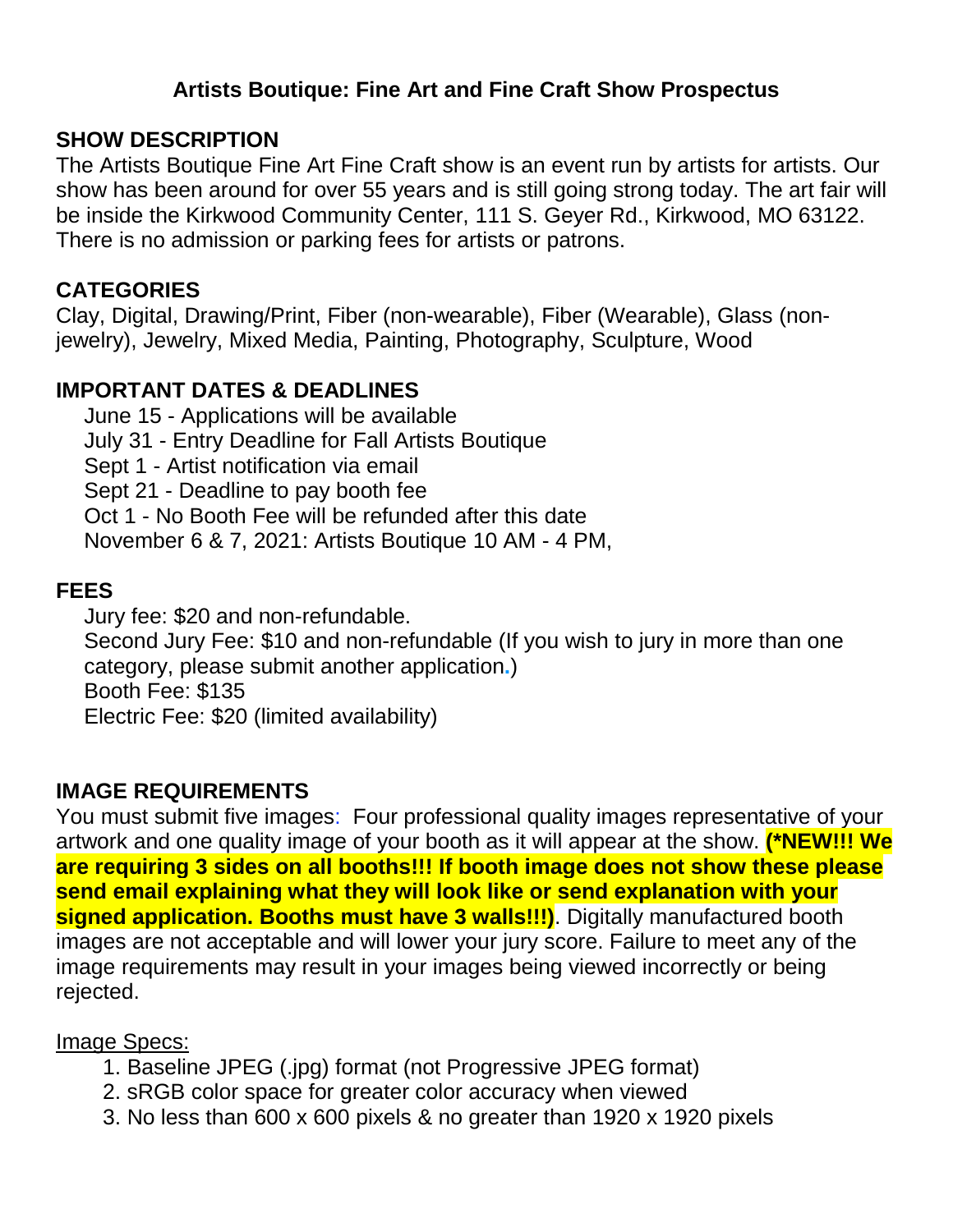4. No less than a 300 kb in size & no greater than 2.0 M

- If you are unsure where your work fits among entry categories, use your best

judgment. Your jury score is what matters.

- If your art work does not reflect the quality of the jury images, or your booth is not accurately represented, you will be asked to leave the show. Mass produced or kitbuilt work is NOT acceptable.

-Jury images may be used for publicity purposes. The jury committee strongly advises artists to have images of professional quality that are clear & sharp so that jurors can see your work clearly and in the best light.

# **BOOTH INFORMATION**

Booth Dimensions are 7' deep by 9' long (Except #27 & #28 which are 8' X 8'). ALL display items, artwork & chairs must be within that booth space!

## **!!!NEW REQUIREMENT – DUE TO COVID AND SAFE SPACE PRACTICES, WE ARE REQUIRING 3 SIDES TO YOUR BOOTHS!!!**

**1. Must be sturdy and not in danger of toppling over.**

**2. Must fit within your booth space of 7' x 9' or 8' x 8' for #27 & #28)**

**2. Examples of materials: Curtains or other fabric panels, Propanels, wood, etc.**

**If your booth is not accurately represented in your jury image and** If you cannot get a picture prior to our show, please send an email explaining what your booth will look like, or draw a diagram. The other option is to send this information with your application that is to be printed, signed and mailed.

Artists must set up a stable display with a professional appearance within the booth dimensions.

Artists are responsible for providing their entire display, including any chairs the artist will use.

A detailed floor layout is provided on our website for you to view.

The only available electric is around the perimeter so access to electricity is limited but the room's lighting is adequate for most booths. The show committee does its best to accommodate requests, but not everyone who asks for electricity receives it. You may bring a battery set up, but it must remain in your booth space and out of sight.

Total electricity allowance on the perimeter is 300 watts per booth and .may not be exceeded. This includes all lights, credit card machines, electronic displays, fans or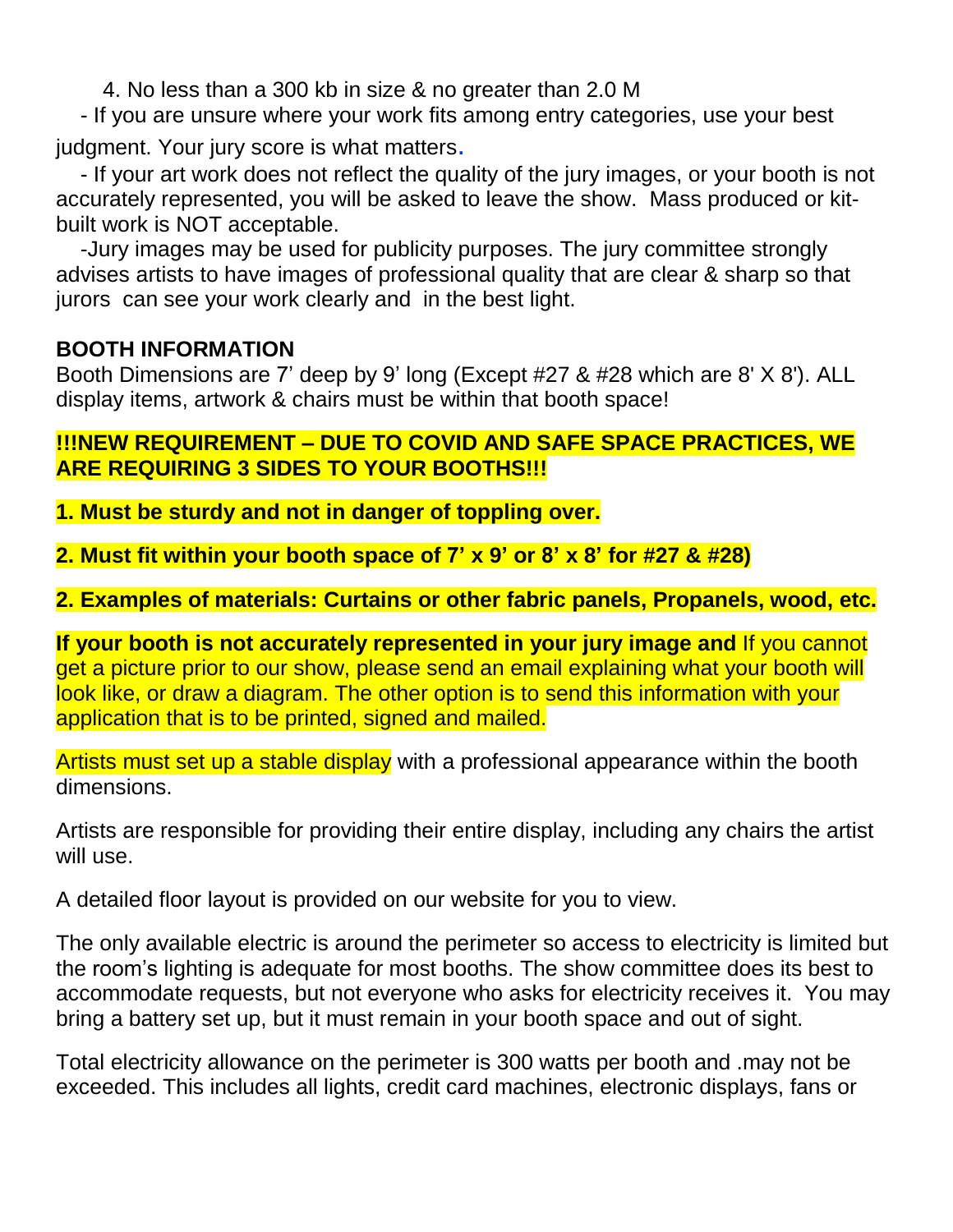any other electrical devices. (To figure out your total watts, add the watts of each device. Six 50-watt light bulbs equal 300 watts.)

### **ART FAIR REQUIREMENTS**

 Artists may display and sell only their own original work. No work from commercial molds or copied molds. No items solely assembled from or featuring work by others, such as purchased beads or kits.

 Artwork displayed or for sale must be in the category accepted by the jury. JEWELRY may be displayed and sold only by those accepted in the Jewelry category.

 You may apply in multiple categories, such as Glass and Jewelry. To do so you must submit separate entries for each category.

 All hanging 2-D work must be properly mounted or framed. Matted work may be displayed neatly in bins. 2-D reproductions must be labeled as reproductions and may not comprise more than 50% of booth content.

 Artists must be present in person for all show hours. Photo ID & license plate number may be required at check-in.

 Jurying is from the digital files submitted through the Artists Boutique Website, 4 images of artwork and one of the booth display. Images should be recent completed and reasonably represent the style and quality of the artwork to be sold. Jury images will be compared to actual booth content. Artists will be required to remove work not representing the style and quality of the jury images submitted or if the art was not accepted during the jury process.

 For the benefit of both artists and patrons, the rules described above will be enforced. Any artist who does not comply completely with all rules will be asked to leave the Art Fair and will forfeit their booth fee.

#### **Other information:**

 The wait list will consist of artists whose scores qualify them for acceptance if cancellations occur. This list does not indicate the order in which people on the list will be called because several factors are considered when a cancellation occurs including compatibility with the category and style of the originally accepted artist.

Your booth image will be evaluated by the jury and included in your total jury score.

 Images will be used for booth review prior to the show to ensure that the jury images are representative of the work displayed and booth presented. WARNING: If